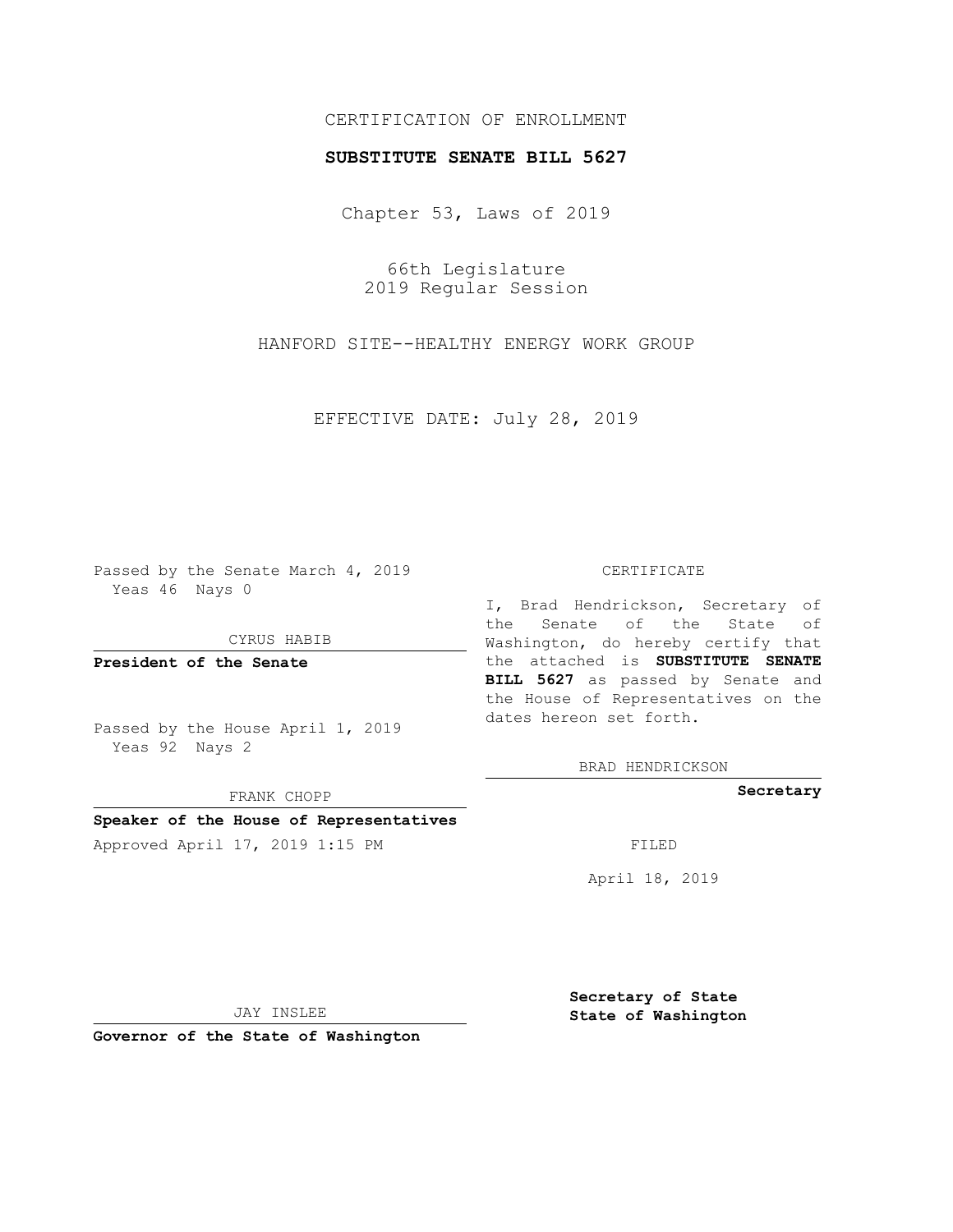## **SUBSTITUTE SENATE BILL 5627**

Passed Legislature - 2019 Regular Session

**State of Washington 66th Legislature 2019 Regular Session**

**By** Senate Labor & Commerce (originally sponsored by Senators Brown and Keiser)

READ FIRST TIME 02/22/19.

1 AN ACT Relating to creating the healthy energy work group to 2 develop the healthy energy workers board; creating a new section; and 3 providing an expiration date.

4 BE IT ENACTED BY THE LEGISLATURE OF THE STATE OF WASHINGTON:

 NEW SECTION. **Sec. 1.** (1) Subject to the availability of amounts appropriated for this specific purpose, the healthy energy work group is created. The purpose of the work group is to develop the healthy energy workers board to address chemical exposure to tank farm vapors at the Hanford site.

 (2) The University of Washington department of environmental and occupational health sciences shall provide administrative support to the healthy energy work group, including making arrangements for the initial meeting of the work group and subsequent meetings. The first meeting shall be in person and subsequent meetings may be convened over audio and/or video conferencing. In addition to the initial meetings, the work group shall meet no less than four times and no 17 more than six times in 2019.

18 (3) The healthy energy work group is composed of the following 19 members, who must be appointed by the governor:

20 (a) The director of the department of labor and industries, or 21 the director's designee;